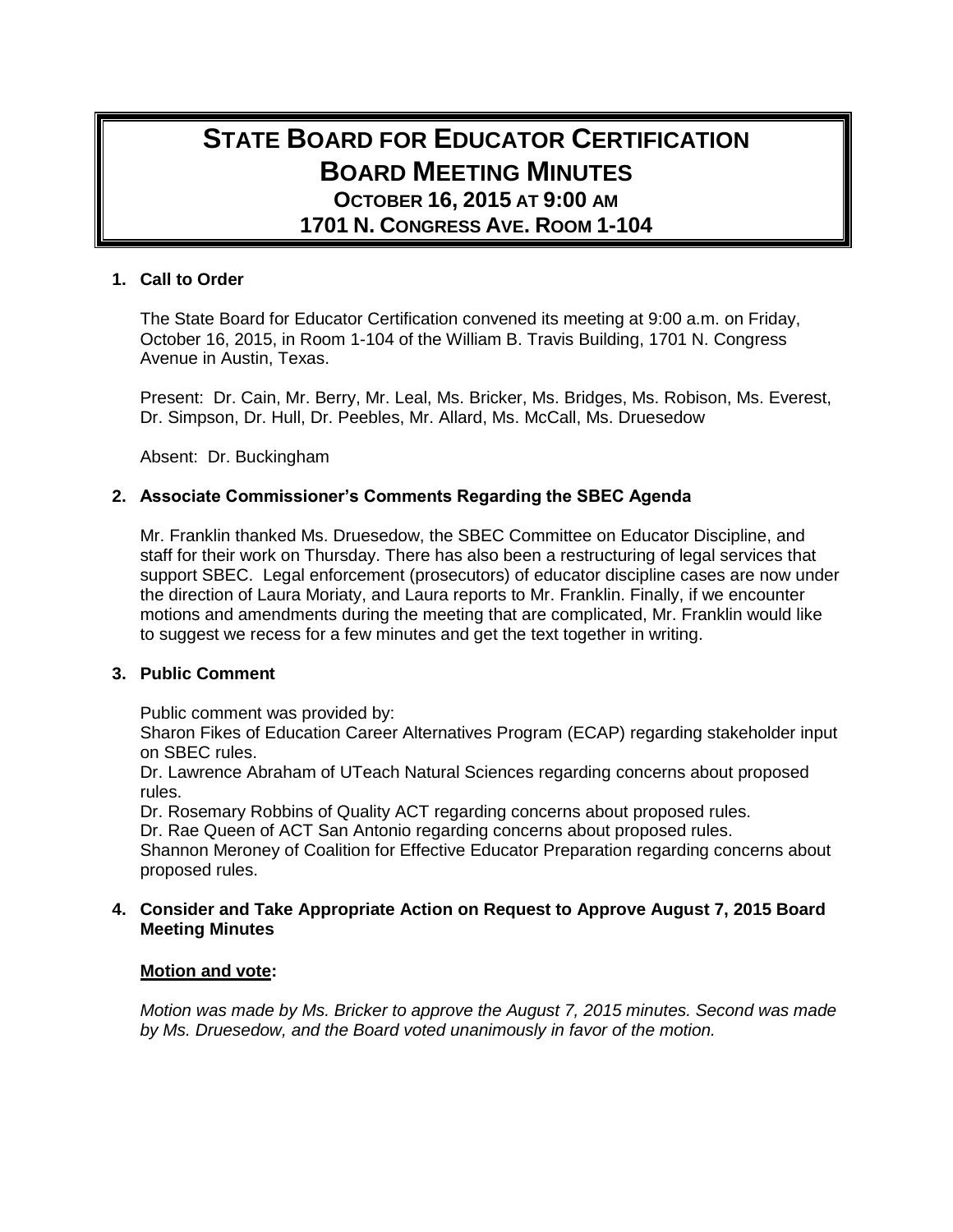## **5. Consider and Take Appropriate Action on Adoption of Proposed Amendment to 19 TAC Chapter 242, Superintendent Certificate, §242.20, Requirements for the Issuance of the Standard Superintendent Certificate**

Public comment was provided by Pete Pape representing himself, Holly Eaton of Texas Classroom Teachers Association, Dr. Diann Huber of iteachTEXAS, Dr. Johnny Veselka of Texas Association of School Administrators, Dr. Greg Smith of Texas Association of School Administrators, Kate Kuhlmann of Association of Texas Professional Educators, Patty Quinzi of TX-American Federation of Teachers, Bryan Weatherford of Texas State Teachers Association, and Stacey Edmonson of Texas Council of Professors of Educational Administration. Written comment was provided by Charles Dupre of Fort Bend ISD and Sandra West of the Science Teachers Association of Texas.

Mr. Regal presented for adoption proposed amendments to 19 TAC §242.20, Requirements for the Issuance of the Standard Superintendent Certificate. The Board was provided with a summary of submitted written public comments in addition to hearing public comments. The proposed amendments would allow for the substitution of certain school district managerial experience for the principal certificate requirement. The proposed amendment would also allow for a school board to hire a nontraditional candidate provided that the board gives public notice of the reasons for hiring the nontraditional candidate. To obtain standard certification, the candidate would be required to complete a superintendent preparation program, pass the state superintendent certification examination, and possess a postbaccalaureate degree.

## **Motion and vote:**

*Motion was made by Ms. Everest to approve for adoption, subject to State Board of Education review, the proposed amendment to 19 TAC Chapter 242, Superintendent Certificate, §242.20, Requirements for the Issuance of the Standard Superintendent Certificate, subsection (a)(1)-(5), with an effective date of 20 days after filing the adoption notice with the Texas Register. Second was made by Dr. Hull, and the Board voted unanimously in favor of the motion.*

The SBEC Board recessed at 10:50 a.m. and reconvened at 11:03 a.m.

*Motion was made by Ms. Bricker to approve for adoption, subject to State Board of Education review, the proposed amendment to 19 TAC Chapter 242, Superintendent Certificate, §242.20, Requirements for the Issuance of the Standard Superintendent Certificate, subsection (b)(1)-(5), as substituted, with an effective date of 20 days after filing the adoption notice with the Texas Register*. *Second was made by Ms. Robison. Voted in favor: Mr. Leal, Ms. Bricker, Ms. Bridges, Ms. Robison, Ms. Everest, Ms. Druesedow; voted against: Dr. Cain, Dr. Hull, Mr. Allard, Ms. McCall. The motion carried.*

**6. Consider and Take Appropriate Action on Adoption of Proposed Amendments to 19 TAC Chapter 244, Certificate of Completion of Training for Appraisers, §244.1, General Provisions, and §244.2, Training for Appraisers of Educators in School Districts Using a Recommended Appraisal Process**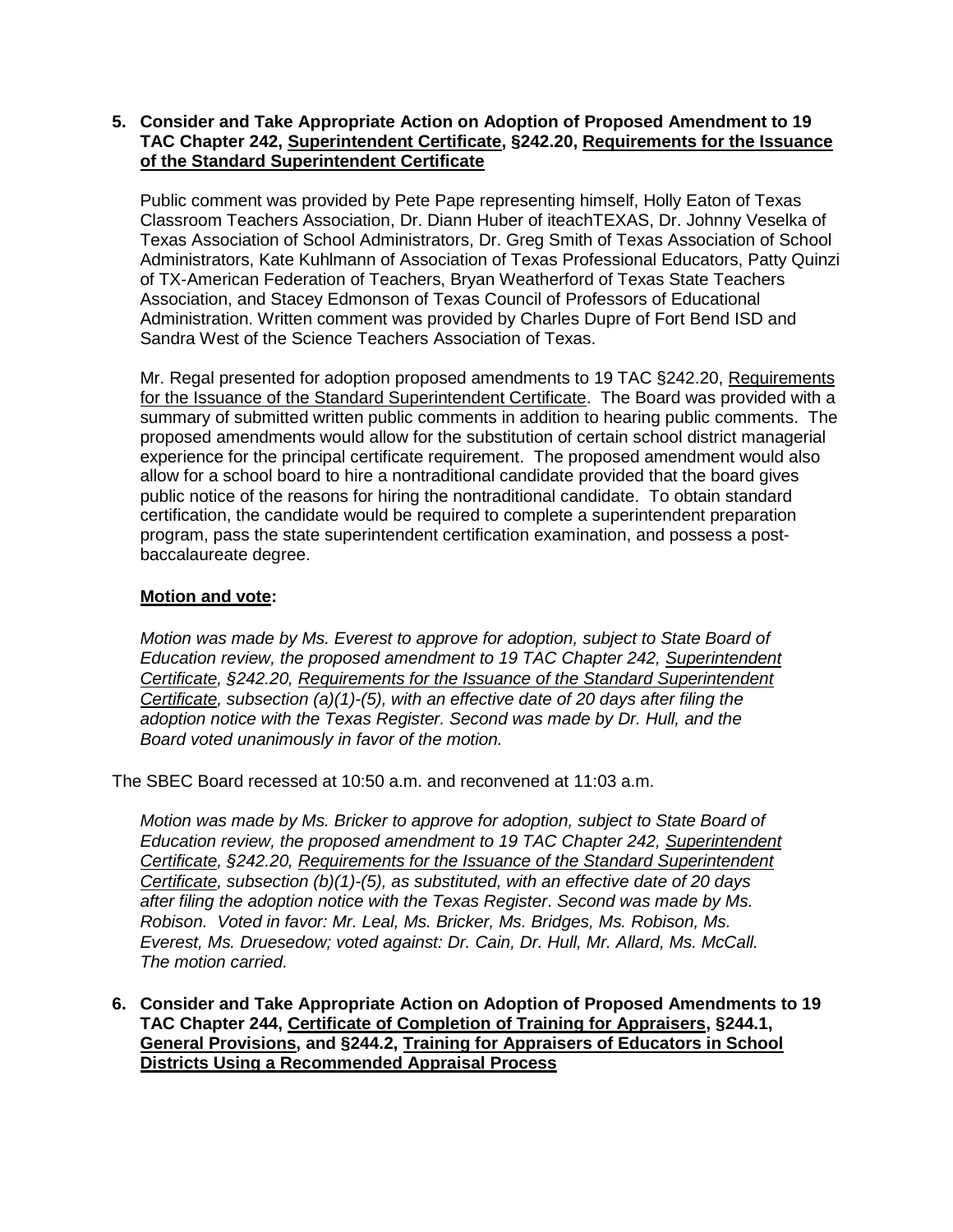Mr. Regal presented for adoption proposed amendments to 19 TAC §244.1 and §244.2. The Board was informed that the agenda item includes a change made in response to public comment. The change that would refer more generically to the state recommended teacher and principal appraisal systems as opposed to state appraisal systems by name.

## **Motion and vote:**

*Motion was made by Ms. Druesedow to approve for adoption, subject to State Board of Education review, the proposed amendments to 19 TAC Chapter 244, Certificate of Completion of Training for Appraisers, §244.1, General Provisions, and §244.2, Training for Appraisers of Educators in School Districts Using a Recommended Appraisal Process, with an effective date of July 1, 2016. Second was made by Ms. McCall, and the Board voted unanimously in favor of the motion.*

## **7. Consider and Take Appropriate Action on Approval of Changes to the 2015-2018 Rule Review Plan for State Board for Educator Certification Rules**

Ms. Cook presented this item to the Board. The proposed changes to the rule review plan moves the review of Chapters 230 and 232 from March 2016 to October 2015. This change allows staff to begin the rulemaking process and ensures a more timely implementation of legislation passed during the 2015 session.

## **Motion and vote:**

*Motion was made by Ms. Robison to approve the proposed changes to the 2015- 2018 Rule Review Plan for State Board for Educator Certification Rules. Second was made by Ms. Bricker; voted in favor: Dr. Cain, Mr. Leal, Ms. Bricker, Ms. Bridges, Ms. Robison, Dr. Hull, Mr. Allard, Ms. McCall, Ms. Druesedow; voted against: Ms. Everest. The motion carried.*

## **8. Consider and Take Appropriate Action on Proposed Review of 19 TAC Chapter 230, Professional Educator Preparation and Certification**

Ms. Cook presented this item to the Board as part of the Texas Government Code, §2001.039, four-year review cycle for all state agency rules. The rules being reviewed establish general requirements for educator preparation and certification.

## **Motion and vote:**

*Motion was made by Ms. Robison to approve the proposed review of 19 TAC Chapter 230, Professional Educator Preparation and Certification, to be published as proposed in the Texas Register. Second was made by Ms. McCall, and the Board voted unanimously in favor of the motion.*

## **9. Consider and Take Appropriate Action on Proposed Review of 19 TAC Chapter 232, General Certification Provisions**

Dr. Miller presented this item to the Board as part of the Texas Government Code, §2001.039, four-year review cycle for all state agency rules. The rules being reviewed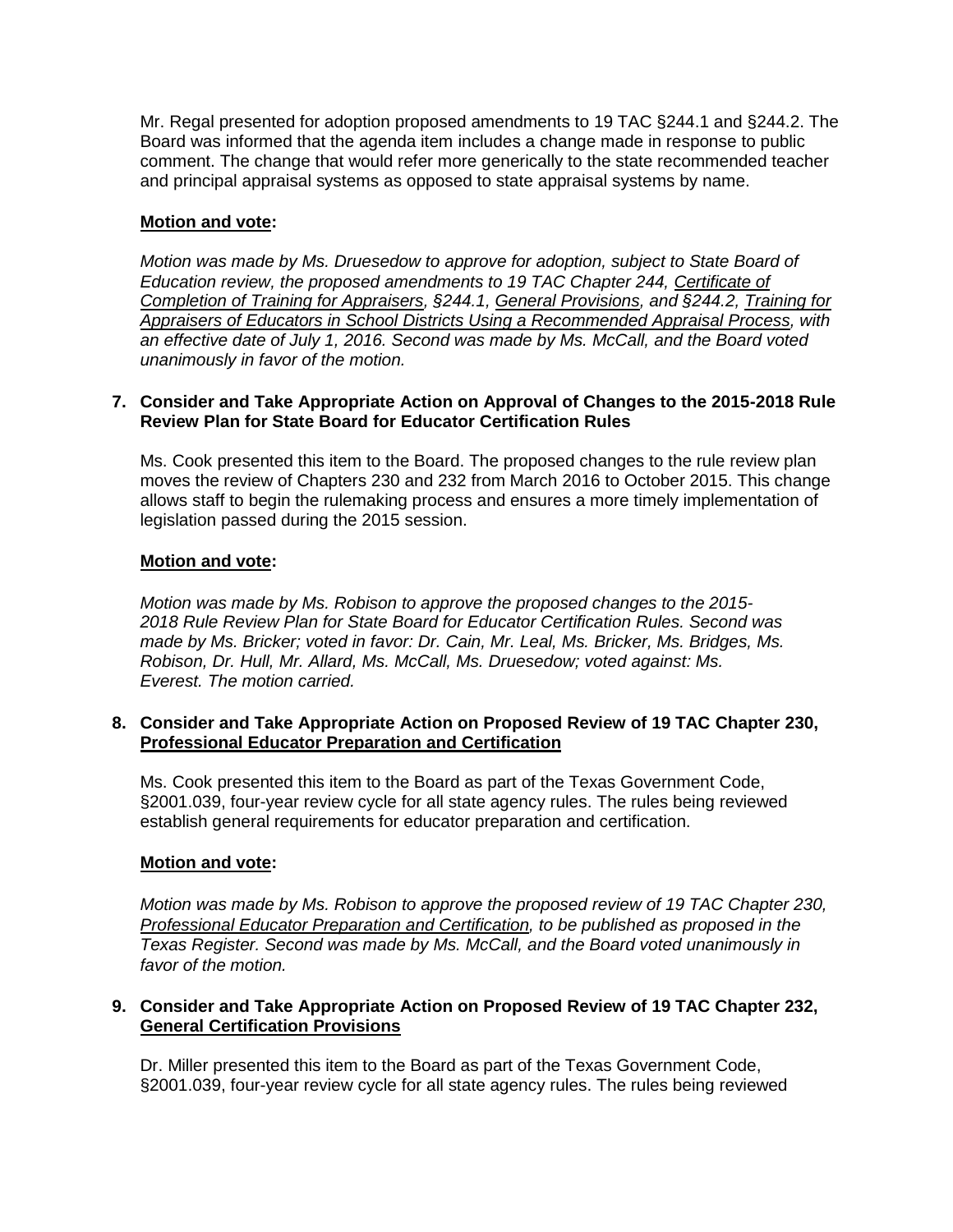provide requirements relating to certificate renewal, continuing professional education, and national criminal history record information review of active certificate holders.

## **Motion and vote:**

*Motion was made by Ms. Bridges to approve the proposed review of 19 TAC Chapter 232, General Certification Provisions, to be published as proposed in the Texas Register. Second was made by Ms. Bricker, and the Board voted unanimously in favor of the motion.*

#### **10. Consider and Take Appropriate Action on Proposed Revisions to 19 TAC Chapter 227, Provisions for Educator Preparation Candidates**

Public comment was provided by Dr. Lawrence Abraham of UTeach Natural Sciences, Sharon Fikes of ECAP, Micah Fikes of ECAP, Scott Fikes of ECAP, Michael Marder of UT Austin, Dr. Diann Huber of iteachTEXAS, Dr. Rosemary Robbins of Quality ACT, Dr. Rae Queen of ACT San Antonio, and JP Lund of Texas Teachers. Written comment was provided by Donna Houser of Anderson High School.

Dr. Miller presented this item to the Board as an opportunity to discuss and propose revisions to 19 TAC Chapter 227, Provisions for Educator Preparation Candidates. The proposed revisions would update the rules to reflect current law, clarify minimum standards for all EPPs, allow for flexibility, and ensure consistency among EPPs in the state.

The SBEC Board recessed at 1:03 p.m. and reconvened at 1:40 p.m.

#### **Motion and vote:**

*Motion was made by Ms. McCall to approve the substitute text for 19 TAC Chapter 227, Provisions for Educator Preparation Candidates, to be published as proposed in the Texas Register*. *Second was made by Ms. Bricker, and the Board voted unanimously in favor of the motion.*

Upon advice of counsel, the following motion substituted the previous motion:

*Motion was made by Ms. Everest to approve the proposed revisions in 19 TAC Chapter 227, Provisions for Educator Preparation Candidates, as originally presented with the revisions shown in the substitute language, to be published as proposed in the Texas Register. Second was made by Ms. Druesedow, and the Board voted unanimously in favor of the motion.*

#### **11. Consider and Take Appropriate Action on Request to Approve Classroom Teacher Standards Advisory Committee Members**

Dr. Miller presented this item to the Board as an update on the development of an advisory committee to recommend educator standards for the classroom teacher class of certificate. The committee would explore alternatives to the current process for development, review, and approval of educator standards, which define EPP and certification testing requirements.

No action was taken.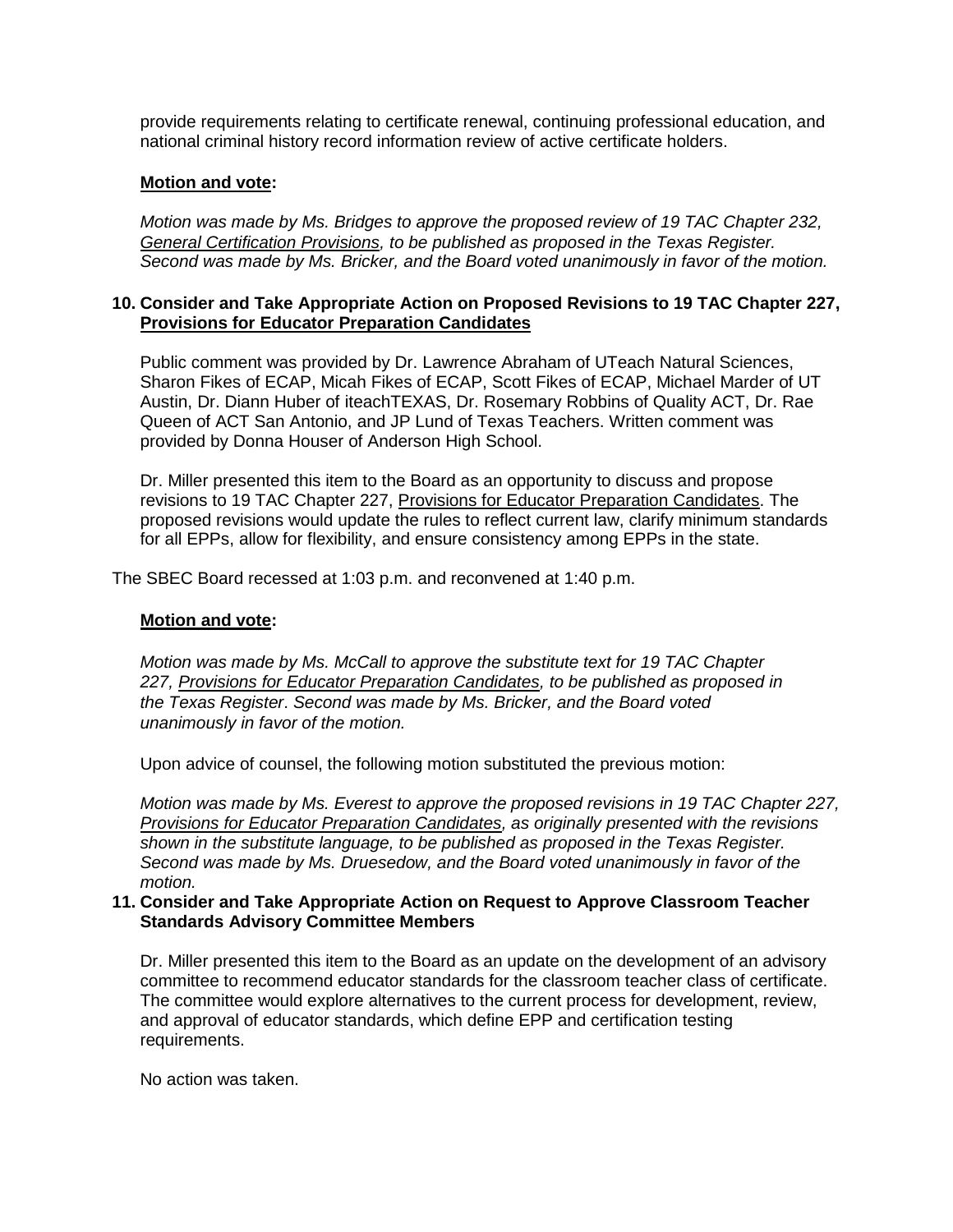Ms. Robison left at 2:17 p.m.

## **12. Consider and Take Appropriate Action on Core Subjects EC-6 and Core Subjects 4-8 Certification Exams**

Public comment was provided by Dr. Bill Newton. Written comment was provided by Dr. Elizabeth Ward of Texas Wesleyan University and Dr. Catheryn Weitman of Texas A&M International University.

Dr. Miller presented this item to the Board as an update on the Core Subjects EC-6 and Core Subjects 4-8 certification exams that have been administered since January 2015. Dr. Miller recommended that no changes be made to the format of the exams at this time and that the results of additional analysis of exam results be presented to the Board at a future meeting.

No action taken.

## **13. Consider and Take Appropriate Action on Educator Standards for Technology Applications EC-12 and Computer Science 8-12**

Dr. Miller presented this item to the Board as an opportunity to discuss and approve Educator Standards, which define preparation and testing requirements, for the Technology Applications EC-12 and Computer Science 8-12 certificates. These standards delineate what the beginning teacher should know and be able to do and serve as the foundation for coursework and for new certification examinations.

## **Motion and vote:**

*Motion was made by Ms. Bricker to approve the Educator Standards for Technology Applications EC-12 and Computer Science 8-12 as presented. Second was made by Mr. Leal, and the motion carried.*

## **14. Consider and Take Appropriate Action on the Report of the SBEC Board Committee on Educator Discipline**

Public comment was provided by Julie Leahy of the Texas Classroom Teachers Association.

Ms. Drusedow, Chair of the Committee on Educator Discipline, reported on the Committee's meeting on October 15, 2015, the Committee's recommendations regarding educator discipline and a timeline for proposing changes to rules and policy to reflect the Committee's recommendations

No action taken.

## **15. Discussion of Reciprocity Agreements and Comparability for Out-of-State Educators**

Ms. Cook presented this item to the Board as discussion only. The Board was provided with brief overviews of the certification process for certified individuals in other states transitioning to Texas and the comparable out-of-state tests process that allows for exemptions from some of the required Texas certification tests. The Board took no action on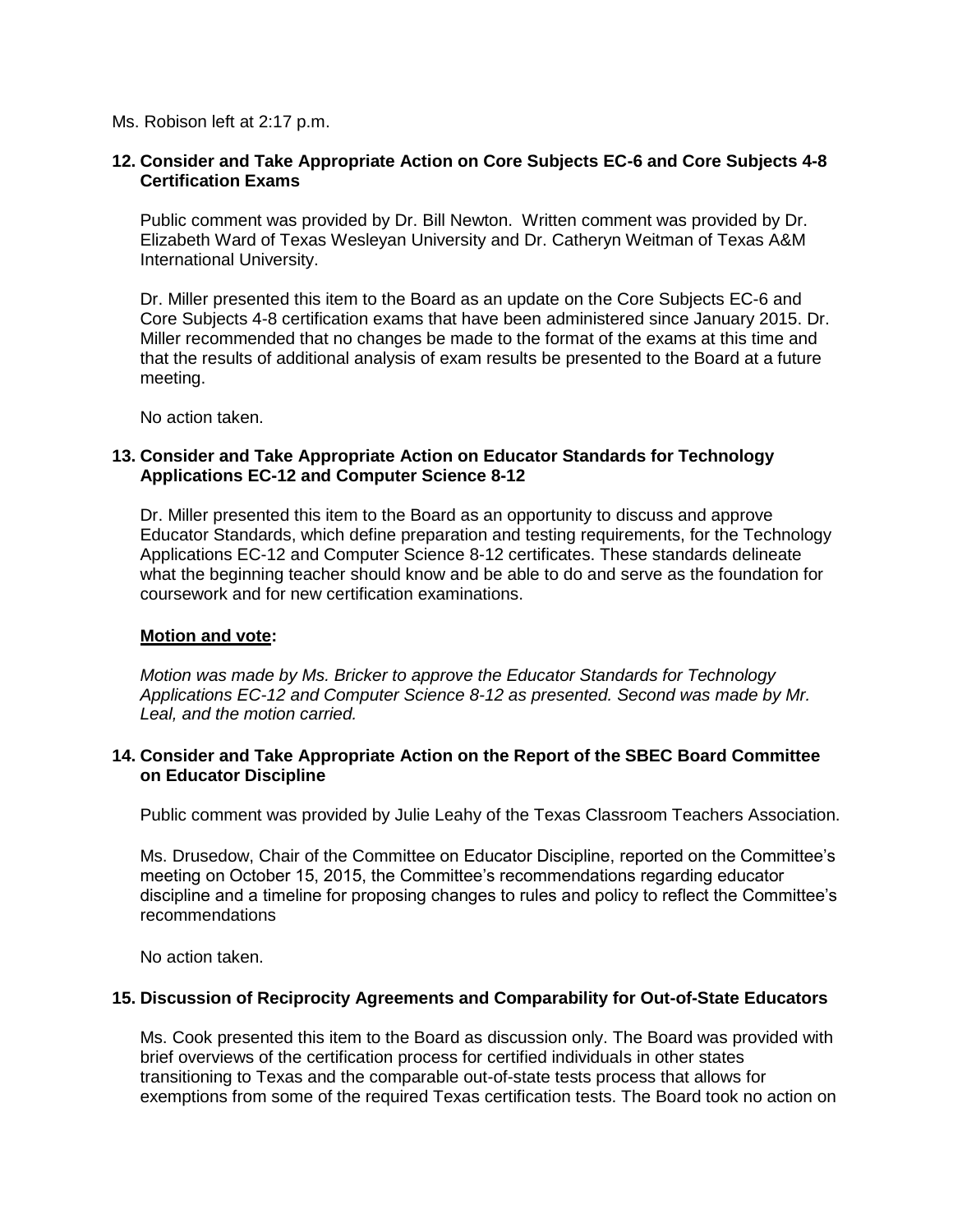this item, but requested staff do more research on current statutory authority as relates to the Board's options to consider reciprocity in addition to comparability.

No action taken.

Mr. Leal left at 4:04 p.m.

## **16. Discussion of 19 TAC Chapter 228, Requirements for Educator Preparation Programs**

Public comment was provided by Scott Fikes of ECAP, Dr. Lawrence Abraham of UTeach Natural Sciences, Michael Marder of UT Austin, Dr. Diann Huber of iteachTEXAS, Sharon Evans of UT Austin, Dr. Rae Queen of ACT San Antonio, and JP Lund of Texas Teachers. Written comment was provided by Mike Meroney of Coalition for Effective Educator Preparation and Charles Pickett of UTeach Dallas.

Dr. Miller presented this item to the Board as an opportunity to discuss the provisions in 19 TAC Chapter 228, Requirements for Educator Preparation Programs. Dr. Miller provided an update and status to allow the Board to discuss possible revisions to the rules as the result of recent legislative changes, Board input, stakeholder input, and input received from staff at TEA.

No action taken.

## **17. Discussion of 19 TAC Chapter 229, Accountability System for Educator Preparation Programs**

Public comment was provided by Sharon Fikes of ECAP and JP Lund of Texas Teachers. Written comment was provided by Dr. Diann Huber of iteachTEXAS.

Dr. Miller presented this item to the Board as an opportunity to discuss the provisions in 19 TAC Chapter 229, Accountability System for Educator Preparation Programs. Dr. Miller provided an update and status to allow the Board to discuss possible revisions to the rules as the result of recent legislative changes, Board input, stakeholder input, and input received from staff at TEA.

No action taken.

Ms. Bricker left at 4:29 p.m.

#### **18. Discussion of Proposed Revisions to 19 TAC Chapter 231, Requirements for Public School Personnel Assignments, Subchapter B, Prekindergarten-Grade 6 Assignments, Subchapter C, Grades 6-8 Assignments, Subchapter D, Electives, Disciplinary Courses, Local Credit Courses, and Innovative Courses, Grades 6-12 Assignments, and Subchapter E, Grades 9-12 Assignments**

Ms. Cook presented this item to the Board as discussion only. The final version of proposed revisions will be presented to the Board in December for approval to be published as proposed. The proposed rule changes would clarify the appropriate credentials for placement in a particular teaching assignment, ensure alignment with changes to public school curriculum, and implement applicable legislation passed during the 2015 session.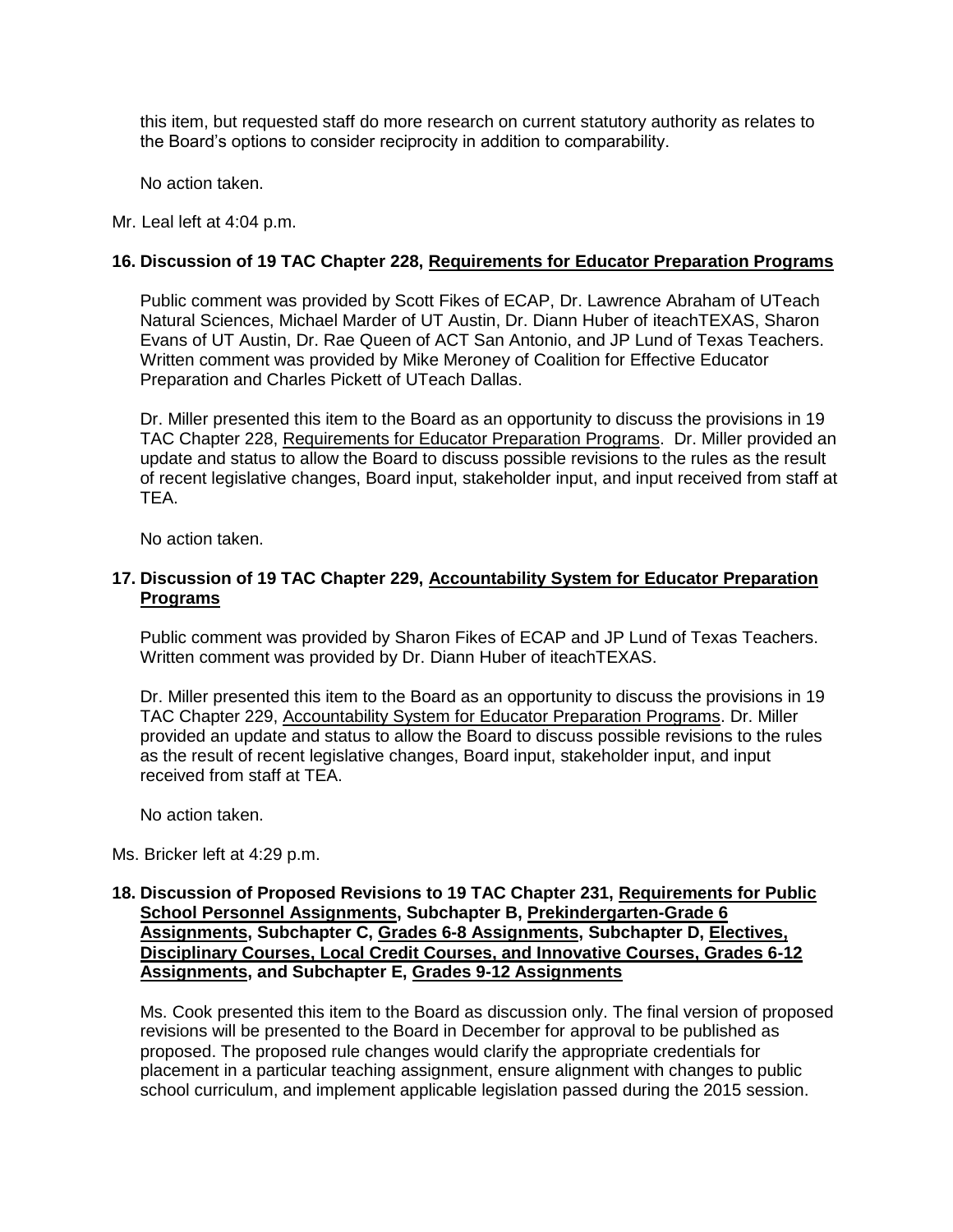No action taken.

## **19. Discussion of Proposed Revisions to 19 TAC Chapter 233, Categories of Classroom Teaching Certificates**

Public comment was provided by Kimberly Countz representing herself. Written comment was provided by Scott Graves of El Paso ISD.

Ms. Cook presented this item to the Board as discussion only. The final version of proposed revisions will be presented to the Board in December for approval to be published as proposed. The proposed rule changes would provide an accurate listing of certificate categories within the certificate classes for classroom teachers, incorporate applicable legislation passed during the 2015 session, and create a new certificate for Junior Reserve Officer Training Corps (JROTC).

No action taken.

Ms. Everest left at 4:40 p.m.

## **20. Consider and Take Appropriate Action on Petition for Adoption of Rule Change Concerning 19 TAC Chapter 233, Categories of Classroom Teaching Certificates, §233.14, Career and Technical Education (Certificates requiring experience and preparation in a skill area)**

Written comment was provided by Scott Graves of El Paso ISD.

Ms. Cook advised the Board of Mr. Gonzalez's request to withdraw the petition.

No action taken.

## **21. Update on Educator Investigations**

Mr. Phillips presented this item to the Board, updating the Board on educator discipline cases handled by the Educator Investigations department during FY 2015.

## **22. Update on the Legal Contested Case Docket**

Ms. Moriaty presented this item to the Board, updating the Board on contested cases handled by the Division of Legal Services during FY 2015.

## **23. Pending or Contemplated Litigation, including Disciplinary Cases and Agreed Orders**

## **A. Defaults**

2. In the Matter of Jade Divita; Action to be taken: Consideration of Issuance of Default Judgment.

Staff recommendation: 1 year Suspension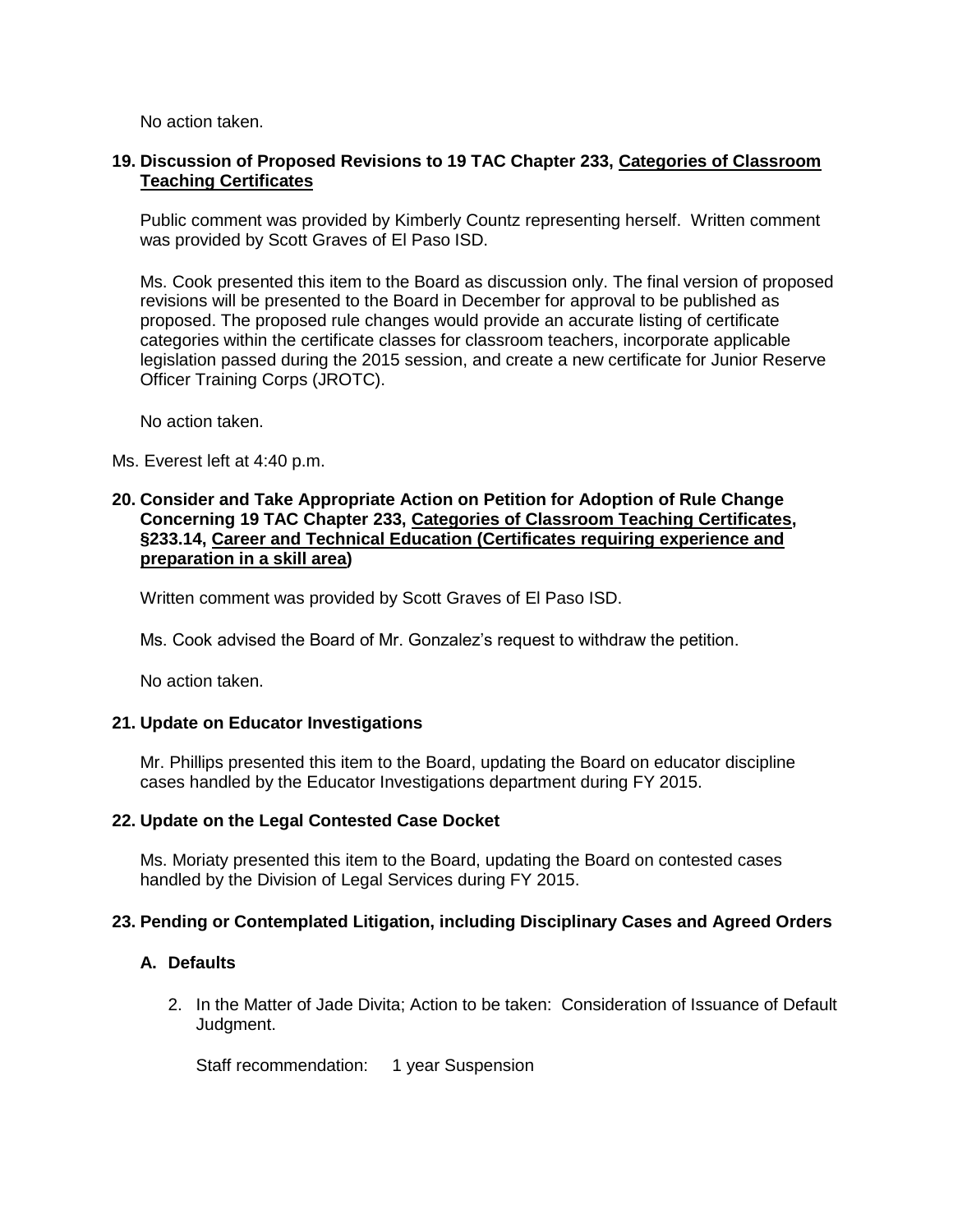3. In the Matter of Victoria D. McNair; Action to be taken: Consideration of Issuance of Default Judgment.

Staff recommendation: 1 year Suspension

4. In the Matter of DeJonnette Montgomery; Action to be taken: Consideration of Issuance of Default Judgment.

Staff recommendation: 1 year Suspension

5. In the Matter of Amanda Dawn Stallings; Action to be taken: Consideration of Issuance of Default Judgment.

Staff recommendation: 1 year Suspension

6. In the Matter of Alberto Alaniz, III; Action to be taken: Consideration of Issuance of Default Judgement.

Staff recommendation: Revocation

7. In the Matter of Shirley Bell; Action to be taken: Consideration of Issuance of Default Judgment.

Staff recommendation: 5 year Suspension and proof of successful completion of substance abuse treatment program

8. In the Matter of Kevin Ray Briggs; Action to be taken: Consideration of Issuance of Default Judgment.

Staff recommendation: 2 year Suspension and proof of successful completion of substance abuse treatment program

9. In the Matter of Laura Constante; Action to be taken: Consideration of Issuance of Default Judgment.

Staff recommendation: Revocation

10. In the Matter of Veronica Medina; Action to be taken: Consideration of Issuance of Default Judgment.

Staff recommendation: Revocation

11. In the Matter of James Allen Smith; Action to be taken: Consideration of Issuance of Default Judgment.

Staff recommendation: 10 year Suspension and proof of successful completion of substance abuse treatment program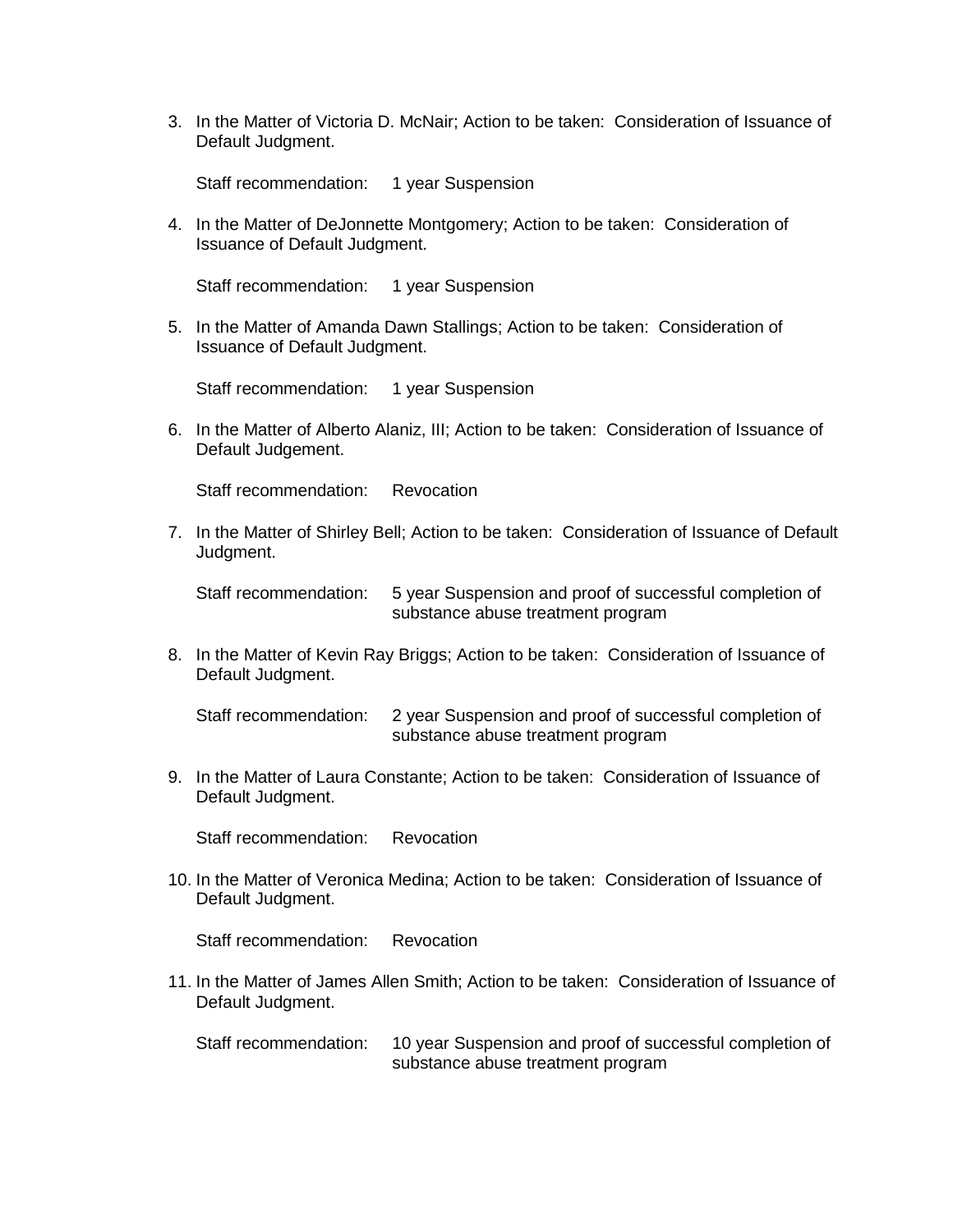12. In the Matter of Rodolfo Soto; Action to be taken: Consideration of Issuance of Default Judgement.

Staff recommendation: Revocation

13. In the Matter of Robert Stephen Villarreal; Action to be taken: Consideration of Issuance of Default Judgement.

Staff recommendation: 2 year Suspension and proof of successful completion of substance abuse treatment program

14. In the Matter of Rocio Arredondo; Action to be taken: Consideration of Issuance of Default Judgement.

Staff recommendation: Permanent Revocation

15. In the Matter of Benjamin A. Haynes; Action to be taken: Consideration of Issuance of Default Judgment.

Staff recommendation: Permanent Revocation

16. In the Matter of Jennifer O'Neill; Action to be taken: Consideration of Issuance of Default Judgment.

Staff recommendation: Permanent Revocation

18. In the Matter of Amanda Janelle Gonzales; Action to be taken: Consideration of Issuance of Default Judgment.

Staff recommendation: Permanent Revocation

19. In the Matter of Curtis Draper; Action to be taken: Consideration of Issuance of Default Judgment.

Staff recommendation: Revocation

22. In the Matter of Sherry Blevins; Action to be taken: Consideration of Issuance of Default Judgment.

Staff recommendation: 5 year Suspension

23. In the Matter of Kathi Chene' Milam; Action to be taken: Consideration of Issuance of Default Judgment.

Staff recommendation: 4 year Suspension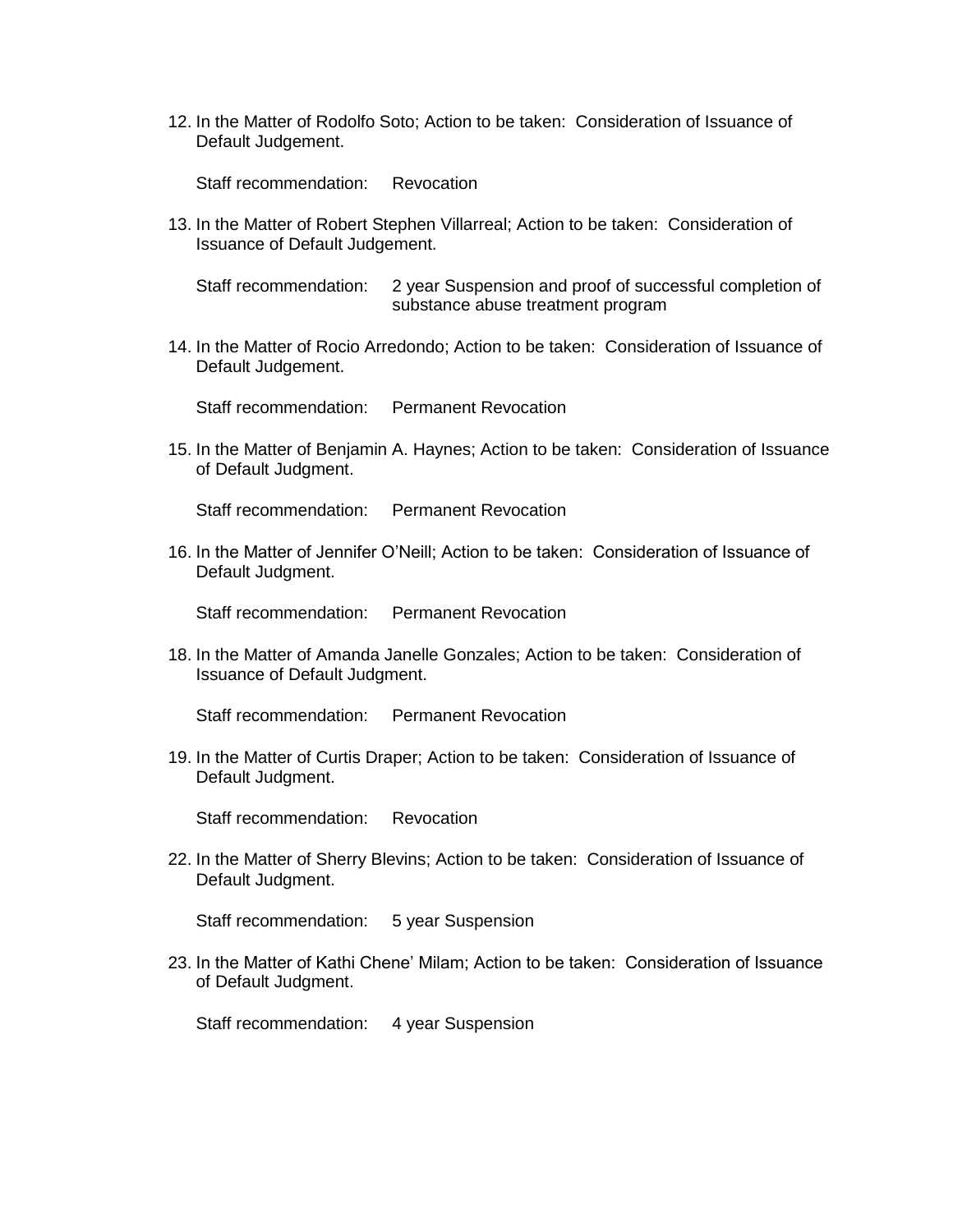*Motion was made by Ms. Everest to approve staff's request for issuance of default judgments and enter a final order consistent with staff's recommendation for each of the above numbered cases 1-23, except numbers 1, 17, 20, and 21. Second was made by Ms. Bridges, and the motion carried.*

## **The following were considered individually:**

1. In the Matter of Mario Barbosa; Action to be taken: Consideration of Issuance of Default Judgment.

Staff recommendation: 1 year Suspension

## **Motion and vote:**

*Motion was made by Ms. Everest to approve staff's request for issuance of default judgments and enter a final order consistent with staff's recommendation. Second was made by Ms. Bricker, and the motion carried, with Dr. Cain recusing herself.*

17. In the Matter of Lisa Davenport Tang; Action to be taken: Consideration of Issuance of Default Judgment.

Staff recommendation: 3 year suspension

#### **Motion and vote:**

*Motion was made by Ms. Bricker to issue a final order of revocation. Second was made by Ms. Everest and the motion carried.*

20. In the Matter of Clarissa Elia Garcia; Action to be taken: Consideration of Issuance of Default Judgment.

Staff recommendation: Revocation

#### **Motion and vote:**

*Motion was made by Ms. Bricker to issue a final order of permanent revocation. Second was made by Ms. Robison and the motion carried with Ms. McCall and Ms. Druesedow voting against.*

21. In the Matter of Robert Michael Hagler; Action to be taken: Consideration of Issuance of Default Judgment.

Staff recommendation: Revocation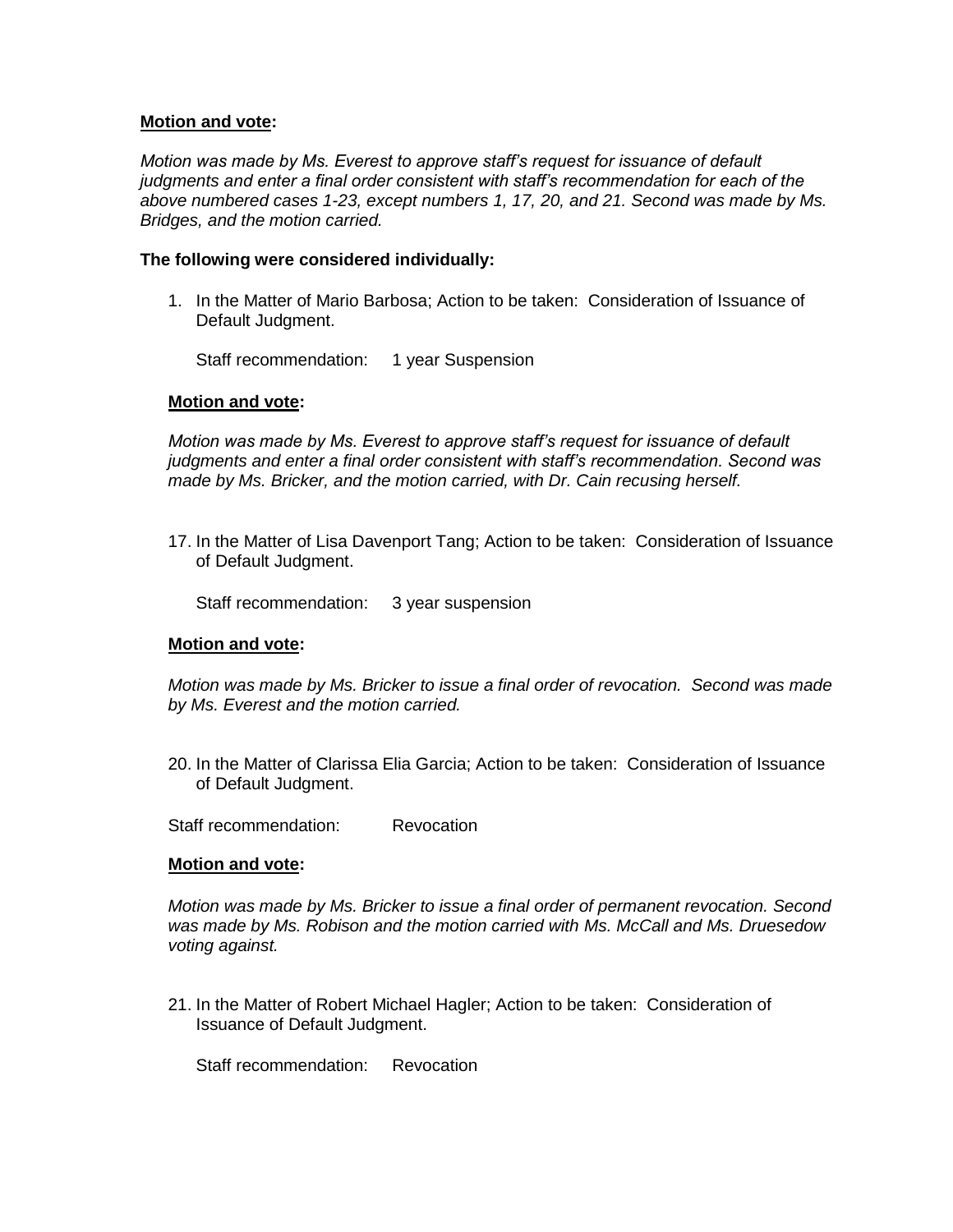*Motion was made by Ms. Bricker to issue a final order of permanent revocation. Second*  was made by Dr. Hull and the motion carried with Ms. McCall and Ms. Druesedow voting *against.*

## **B. Agreed Orders**

## **I. Investigations**

- 1. In the Matter of Vickie Bruce
- 2. In the Matter of Jodie L. Hornsby
- 3. In the Matter of Stephanie Jimenez
- 4. In the Matter of Jill Rachal Koenning
- 6. In the Matter of Heather Phillips
- 7. In the Matter of Megan Elizabeth Updegraff
- 8. In the Matter of Deborah Turner Wise
- 9. In the Matter of Paul D. Holding
- 11. In the Matter of Samuel Joseph Haire
- 12. In the Matter of Andrea K. Bookout
- 13. In the Matter of Brandon K. West
- 14. In the Matter of Mary Ann Arroyo
- 15. In the Matter of Noelle King
- 16. In the Matter of Kasey Pierce
- 17. In the Matter of Christene Nicole Sullivan
- 18. In the Matter of Laura E. Reynolds Beatty
- 19. In the Matter of Mary Helen Harris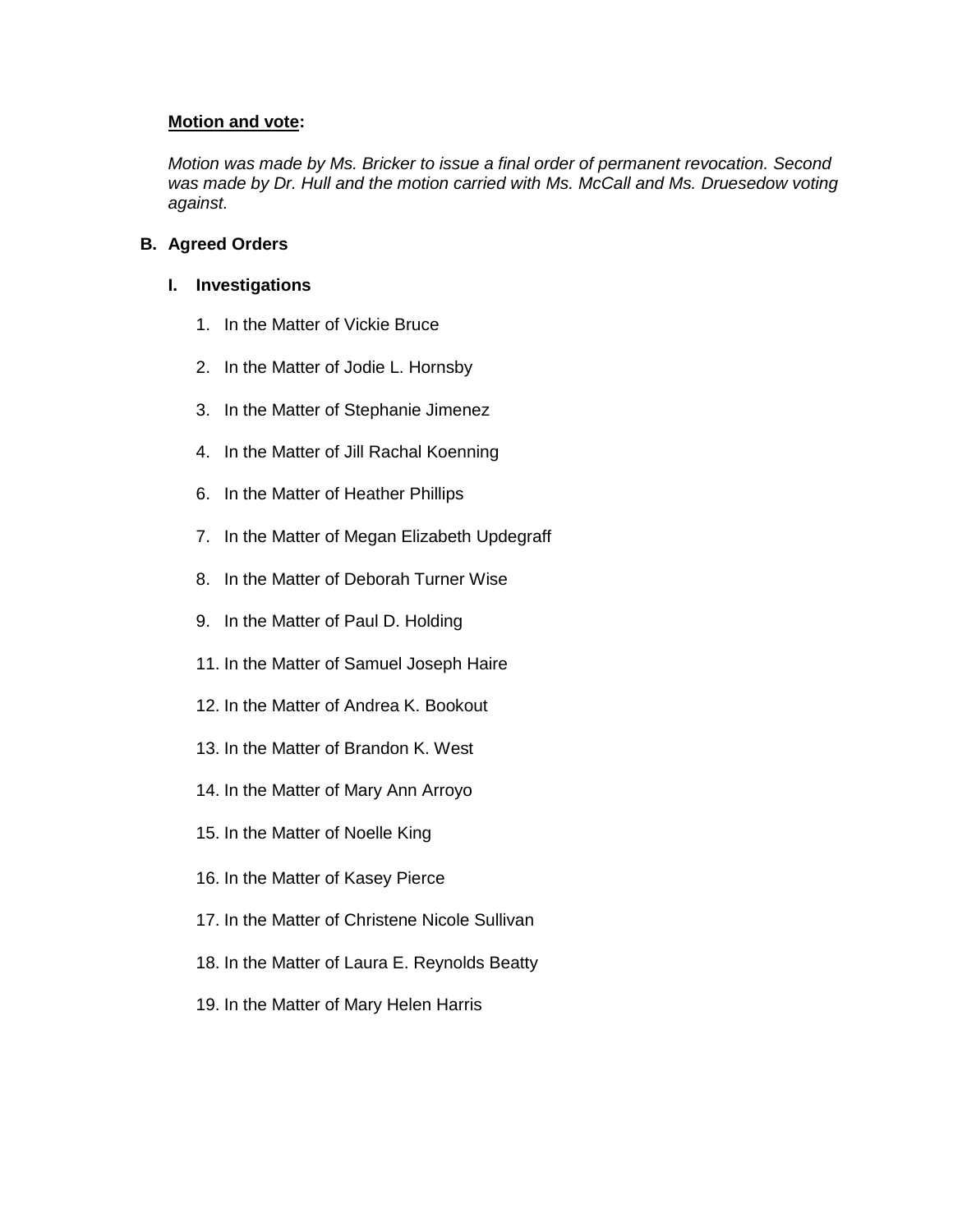*Motion was made by Mr. Leal to approve agreed final orders, Investigations, numbers 1-19 as presented, except numbers 5 and 10. Second was made by Ms. Bricker, and the motion carried.*

## **The following were considered individually:**

5. In the Matter of Sue Otwell

## **Motion and vote:**

*Motion was made by Ms. McCall to approve the agreed final order as presented. Second was made by Ms. Bricker, and the motion carried.*

10. In the Matter of Nestor Torres

## **Motion and vote:**

*Motion was made by Ms. Bricker to approve the agreed final order as presented. Second was made by Mr. Allard, and the motion carried.*

## **II. Legal**

- 1. In the Matter of Lindsey Eason Balderaz
- 2. In the Matter of Megan J. Buckley
- 3. In the Matter of Katie Murray
- 4. In the Matter of Eufemia Rodriguez-Soto
- 5. In the Matter of Claudia Velasco
- 6. In the Matter of Jeffrey Michael Akin
- 7. In the Matter of Rodney D. Flannigan
- 8. In the Matter of Eduardo Javier Martinez
- 9. In the Matter of Brice Taylor Reynolds
- 10. In the Matter of Patricia Elizabeth Uptergrove
- 11. In the Matter of Stephanie Sullenger
- 12. In the Matter of Diana C. Dominguez
- 13. In the Matter of Priscilla Terrazas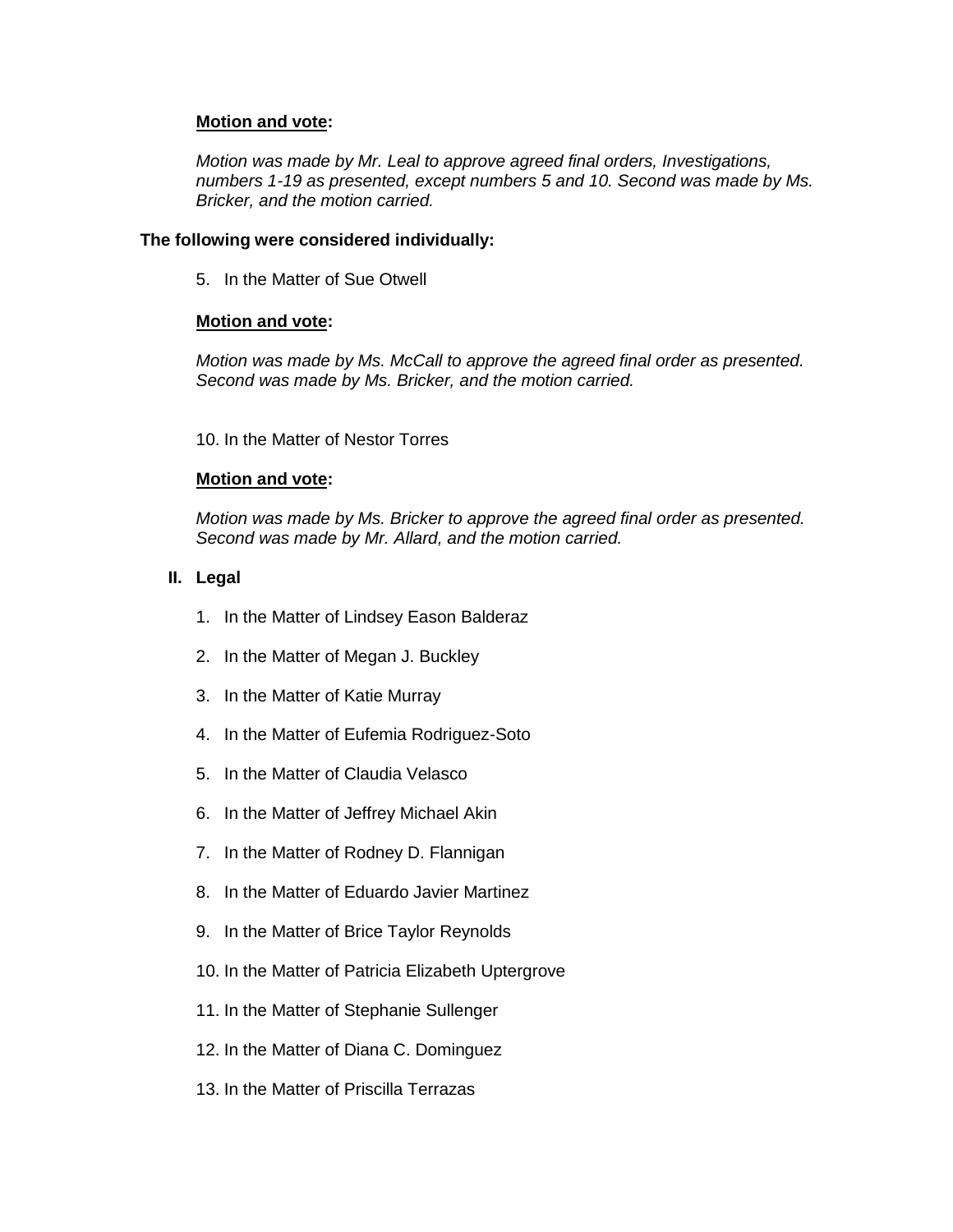*Motion was made by Mr. Leal to approve agreed final orders, Legal, numbers 1-13 as presented. Second was made by Dr. Hull, and the motion carried.*

#### **C. Contested Cases**

#### **I. Proposals for Decision**

1. Docket No. 701152441.EC, Texas Education Agency, Educator Leadership and Quality Division v. Evangelina Garcia; Action to be taken: Consideration of Proposal for Decision and Issuance of Final Order.

| ALJ Recommendation:          | Suspension concurrent with community<br>supervision; probated after year 1 |
|------------------------------|----------------------------------------------------------------------------|
| <b>Staff Recommendation:</b> | 10 year Suspension concurrent with felony<br>community supervision         |

## **Motion and vote:**

*Motion was made by Mr. Allard to accept the proposal for decision and issue a final order consistent with the ALJ's recommendation of* Suspension concurrent with community supervision; probated after year 1. *Second was made by Ms. Bricker. Voted in favor: Allard; voted against: Dr. Cain, Mr. Leal, Ms. Bricker, Ms. Bridges, Dr. Hull, Ms. McCall, Ms. Druesedow, with Ms. Everest abstaining. The motion failed.*

*Motion was made by Ms. Everest to adopt the Proposal for Decision consistent with the staff recommendation, including Findings of Fact Nos. 1-21 and Conclusions of Law Nos. 1-6 and modify Conclusion of Law No.7 as follows:* 

*7. Based on Findings of Fact and Conclusions of Law, Respondent's educator certificate should be suspended for ten years, to run concurrently with the term of her felony community supervision.*

*This modification is permissible pursuant to Texas Government Code Section 2001.058 (e)(1) and is necessary because Ms. Garcia's educator certification should be suspended while she is on felony community supervision to be consistent with prior SBEC decisions, SBEC policy and practice.*

## **II. Motions for Rehearing**

None.

## **D. Court Cases**

**I. District Court Cases**